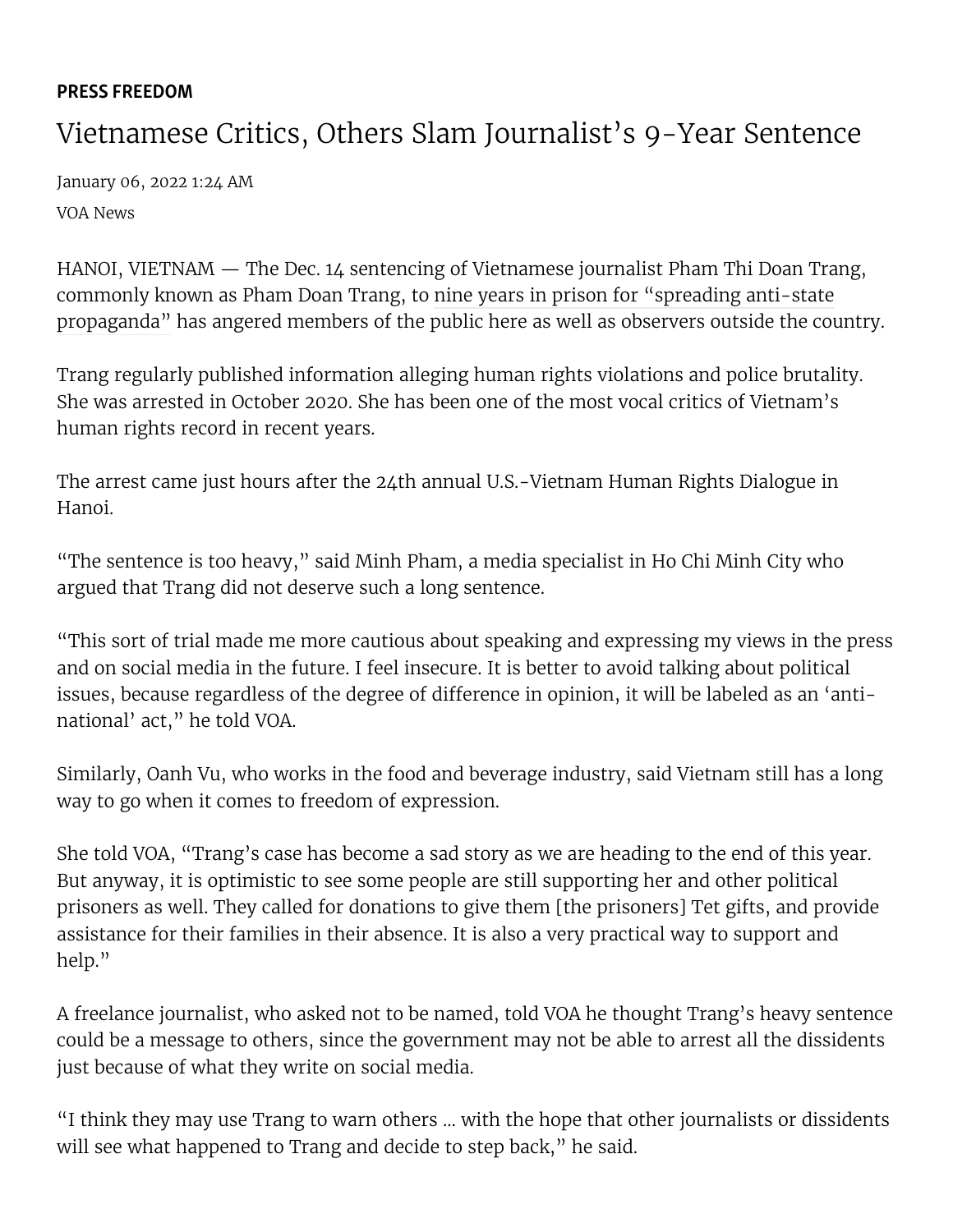"But I do think the government will have to change its approach sooner or later. Nowadays, people can express their opinion on various social media platforms, especially apps made by Western tech companies. That means, as Vietnam is promoting international integration, they will not be able to prevent people from using social media. In recent years, we have seen Facebook groups spreading propaganda. They attract attention and earn support from the youth as well."

Zachary Abuza, a professor of Southeast Asia studies at the National War College in Washington, also sees a larger purpose in the handling of Trang's case.

"The government can't go and arrest every dissenter or person who makes an anti-government post on Facebook," he told VOA. "The government is really trying to be very strategic in going after the most influential individuals. They try to figure out who is influencing others and hope that that serves as a deterrent."

The Trang case spurred several foreign governments to express concern about the human rights situation in Vietnam, although the country has maintained a good relationship with the United States and the European Union. Currently, Vietnam is trying to persuade EU members to ratify an investment protection agreement, in addition to an EU free trade agreement that has been ratified.

However, a Dec. 16 statement by the EU spokesperson [called for Trang's release](https://eeas.europa.eu/headquarters/headquarters-homepage/109007/vietnam-statement-spokesperson-verdicts-against-human-rights-defenders_en).

The statement said that actions taken against Trang "on the basis of her extensive and peaceful journalistic work defending civil and political rights are in violation of Vietnam's international human rights obligations, notably the International Covenant on Civil and Political Rights, to which Vietnam is a party since 1982."

The EU also called on Vietnamese authorities to release all human rights defenders arbitrarily detained and to guarantee the right to a fair trial for all individuals.

"The European Union will continue to monitor the human rights situation in Vietnam, and work with the authorities towards the improvement of the human rights situation in the country," the statement said.

The Trang sentencing came just days after the U.S. President Joe Biden hosted the highly publicized Summit for Democracy, designed to push back against what Trang and many see as an erosion of democratic values in many countries.